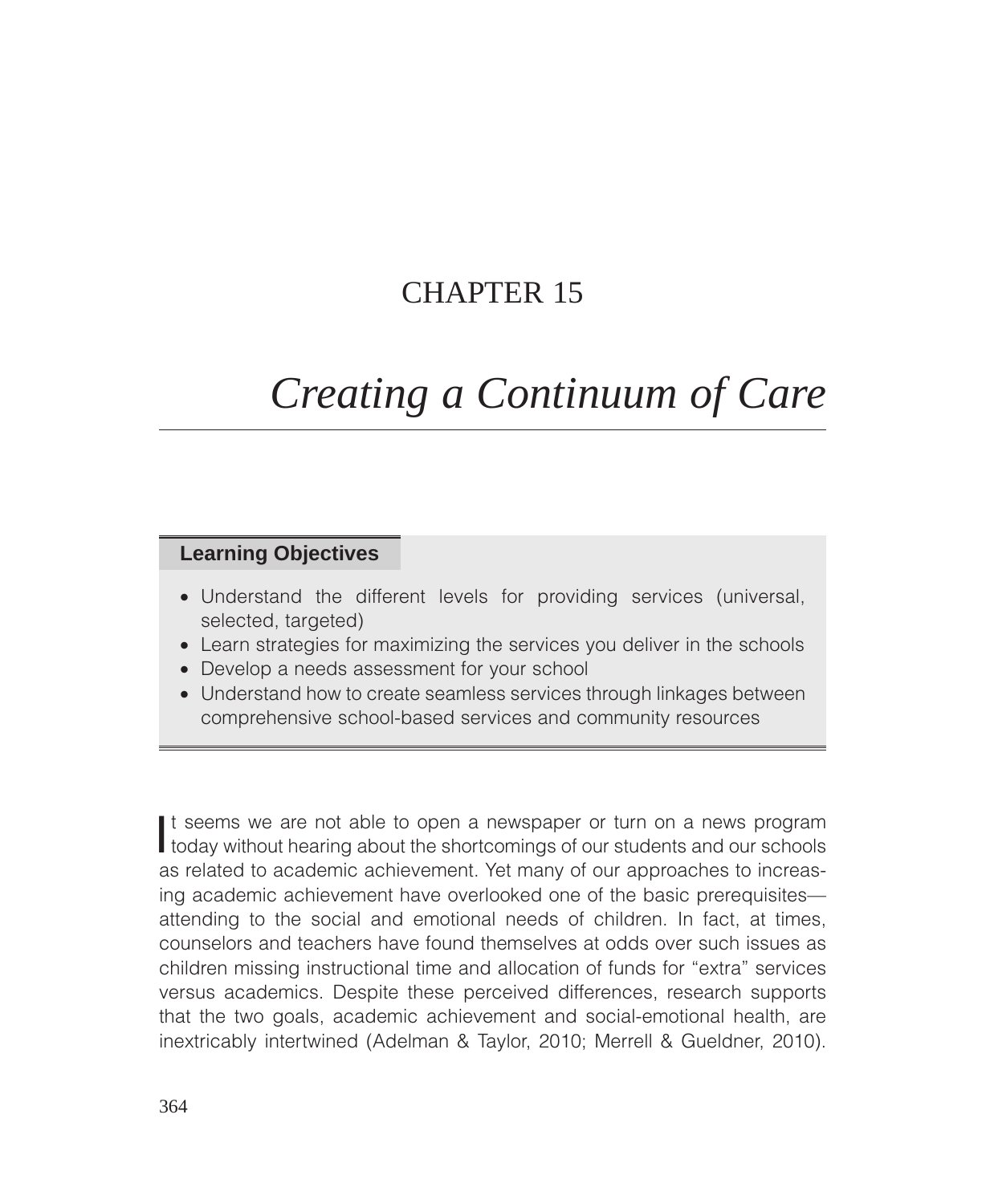The challenge to education is to find a model of service that incorporates strategies for supporting healthy social-emotional development for all children, providing targeted, evidence-based services for children who need higher levels of support, and incorporating and aligning these services to be congruent with the context of schools and the goal of increased academic achievement.

A broad continuum of mental health care is a critical component of today's educational environments. Every day, children come to school unable to focus on their academics due to family and peer conflict, environmental stressors, and increasing rates of mental health problems (Christner, Mennuti, & Whitaker, 2009). Unfortunately, the resources available to meet these growing needs are limited, partially due to the lack of school-based professional helpers within the school (ASCA, 2010b; Curtis et al., 2004). Given the daunting statistics related to student needs (cited in Chapter 1), we simply have to recognize that school-based professionals do not have the "person power" to counsel each student individually.

Approaching student well-being from a systems perspective holds promise. How can we create programs that promote students' strengths and resiliency? What sorts of programs are needed to reduce or prevent negative outcomes (e.g., bullying, truancy, school dropout)? How can you help your school leadership team decide which programs will be best for your school? Clearly, we can't answer all of these questions in a single chapter. Our goal is to provide a framework that encourages you to think about providing your services across varying levels of intensity, with a focus on prevention.

## **LEVELS OF PREVENTION**

Over the last 20 years, the fields of education, counseling, and psychology have grown increasingly more interested in the area of prevention science. Quite simply, prevention works. Research tells us that there are many programs available that can promote children's positive development and prevent emotional and behavioral problems (Kellam & Langevin, 2003; Weisz et al., 2005). Furthermore, the positive outcomes associated with these programs appear to last for many years after the programming has ended (Weisz et al., 2005). One of the most widely accepted models of prevention outlines three levels: universal, selected, and indicated (Barrett & Turner, 2004). To better understand these different levels of intervention, we review and provide examples of each.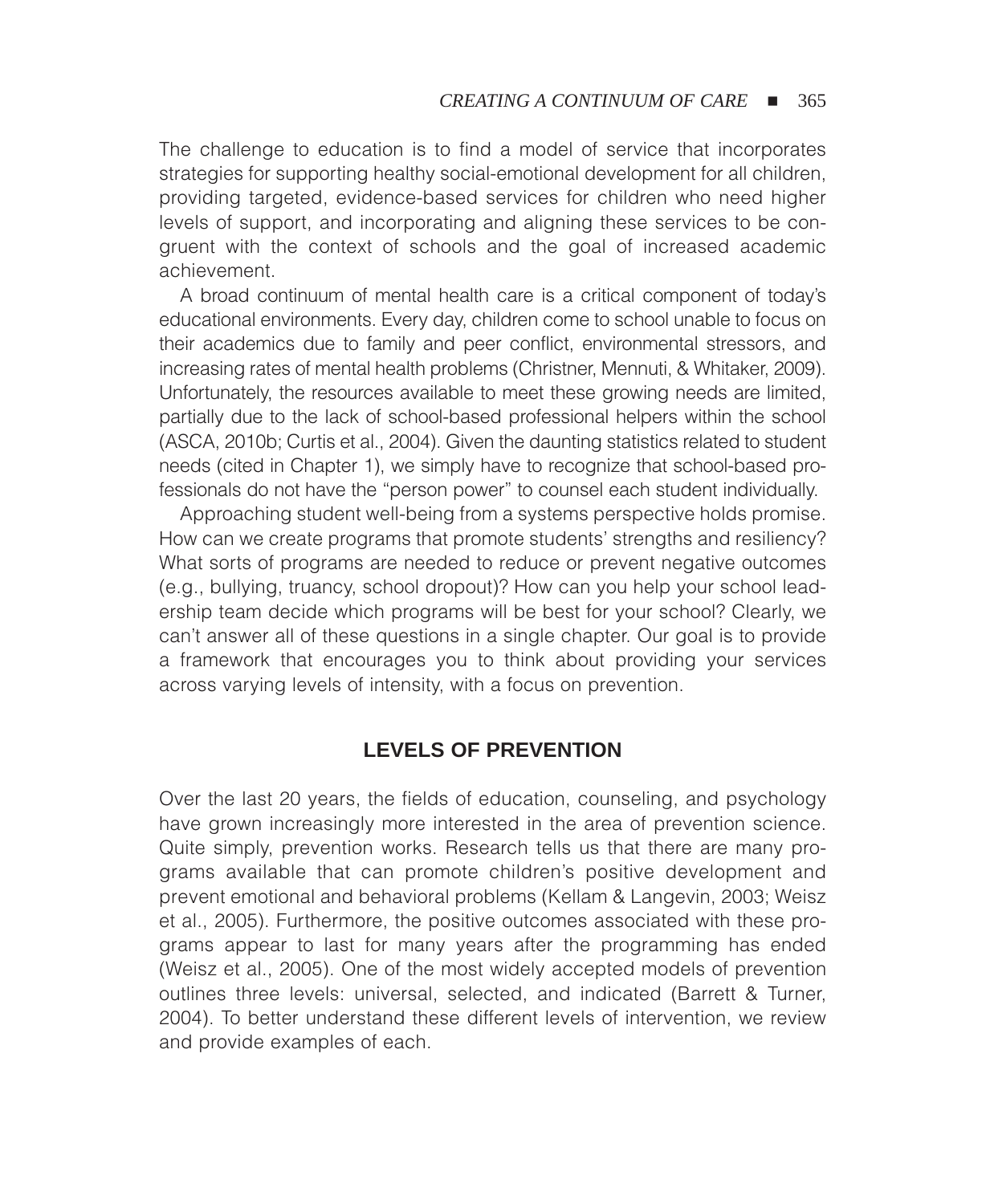#### **Universal Prevention**

At a primary prevention level, no students are identified as having special needs or problems; instead a positive foundation is created that supports the greatest number of children. The goal of primary or universal prevention is to enhance the environment so that it promotes the learning and well-being of all students. As noted by Rutter and Maughan (2002, p. 470), "[p]upil achievement and behavior can be influenced (for better or worse) by the overall characteristics of the school environment."

One of the most common school-based programs is that of schoolwide positive behavioral supports (SWPBS; Sailor et al., 2009). Sugai and Horner (2008) estimated that when a school has a supportive, safe environment in which social and behavioral expectations are clearly communicated and consistently followed, 80 percent of students respond favorably and need no additional supports. When schools engage in the development and implementation of SWPBS, they are able to reduce behavioral referrals, increase academic achievement, and increase the degree to which school personnel work together (Bradshaw, Koth, Bevans, Ialongo, & Leaf, 2008; Horner et al., 2005; Lassen, Steele, & Sailor, 2006).

This method requires a collaborative team approach in which a group of individuals (e.g., parents, teachers, administrators) come together to (a) review the data; (b) analyze, describe, and prioritize the problems; and (c) create specific measurable desired outcomes for the schools. Then, the team selects various evidence-based approaches to meet these goals. These approaches will be preventive, will address the needs of the broadest range of children, and will be considered evidence-based. The school-based professional helper is an ideal individual to act as a "coach" for these efforts by coordinating the team, acting as a consultant, supporting accurate and sustained adoption and practice, as well as assisting with the monitoring of the implementation and outcomes.

#### **Selected Prevention**

Despite our best efforts at creating environments that support the needs of all students, some children will require greater levels of support due to both internal and external factors that place them at higher risk. For example, there may be some students in your school who are engaging in bullying and other aggressive behavior. Perhaps there is another group of students who is struggling to cope with the aftermath of a friend's suicide. When this is the case, we adopt a secondary level of prevention in which a problem is identified and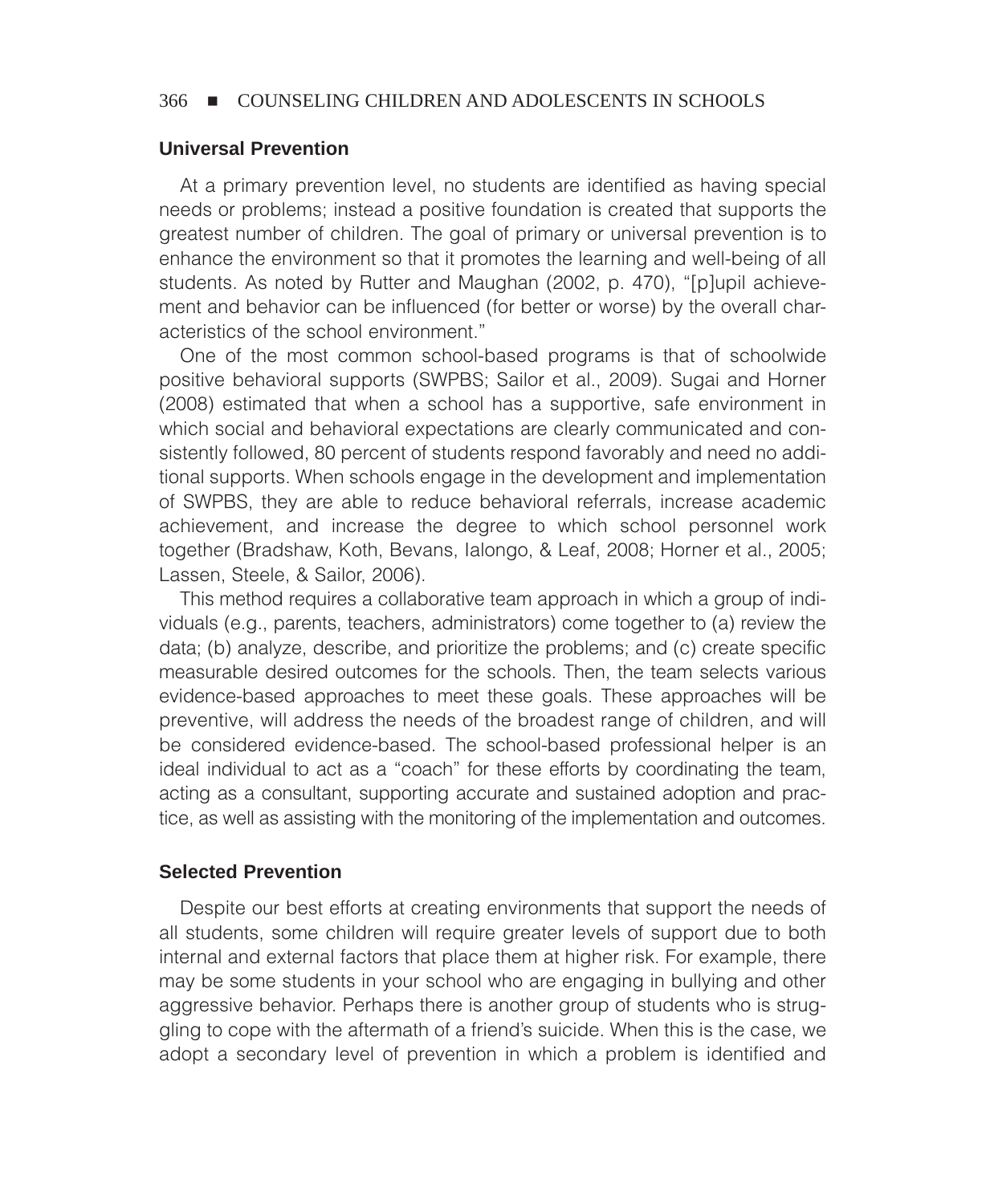additional supports are provided. These services might include individual and group counseling for those students who are at risk for increased difficulties.

Secondary prevention actions are sometimes referred to as selected interventions. These types of intervention are not delivered to the entire school but are provided to a student or group of students based on exposure to risk factors. Sometimes, students may be showing early signs of a problem (e.g., aggressive behavior). Selected interventions can be provided through individual or group approaches.

Sometimes the students who are selected to receive secondary prevention programming are identified through screening measures. Efforts to identify groups that might be "at risk" can be quite minimal. Teacher referral is one of the most common ways that school-based professionals become aware of a student who is struggling. Unfortunately, this strategy tends to overidentify those students who are acting out. We also want to have methods in place to identify those students who are experiencing less visible emotional challenges. Sudden changes in attendance, grade point average, and health office visits are important screening tools that can help you know when a student is experiencing a difficult time.

Several effective targeted prevention programs have been identified for use in school and community settings. One of the most common types of programs at this level is skill-building groups. These types of programs usually consist of a series of structured lessons that incorporate role plays, adult and peer modeling, and applied practice in real-life contexts (e.g., Greenberg & Kusché, 2006; Shure, 2001). Another common program, a part of SWPBS, is Check In-Check Out (CICO; Todd, Campbell, Meyer, & Horner, 2008).

This targeted intervention includes a daily report card established around the school's PBS program and the student's own goals. Each morning the student checks in and sets a daily goal. At the end of each day, the student checks out with a mentor to discuss how the student performed on his or her goals and the number of points earned. Results suggest that it is effective at reducing problem behavior (Todd et al., 2008).

#### **Indicated Prevention**

Further along the continuum of care, focus is directed toward those individuals who are demonstrating early signs of challenging behaviors, having difficulty managing their emotions, and isolating from others. These behaviors may be seen as early indicators of more serious problems. Therefore, programs designed for the indicated level of prevention tend to be more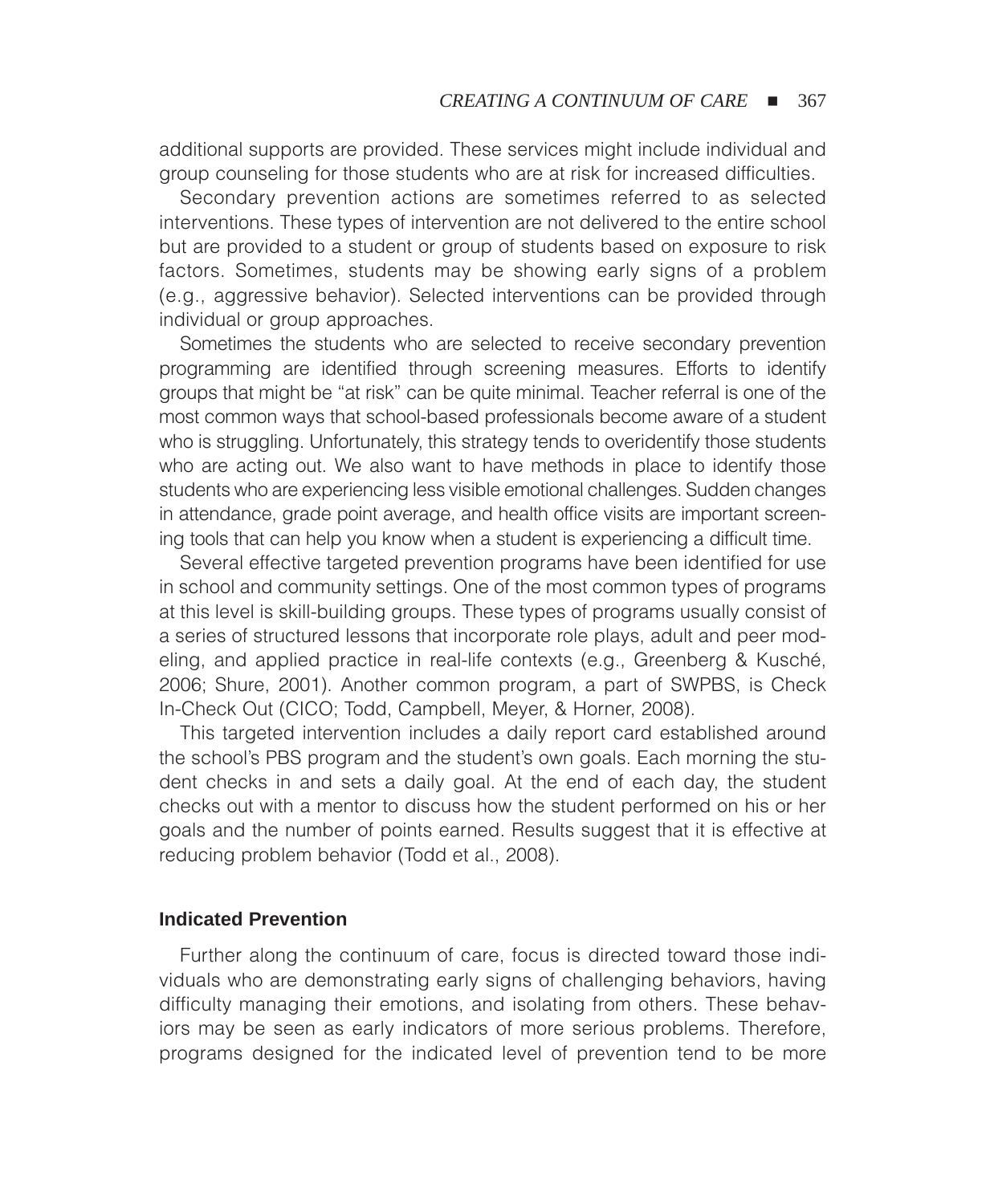comprehensive and to target many different aspects of the individual's environment. In some instances, intensive, focused services through school/ community networks are necessary for the small percentage of children and their families who are experiencing significant mental health and/or behavioral challenges (Horner et al., 2005).

Students at this level of intervention have not responded to previous prevention programming and have greater severity in their behavioral or emotional symptoms. Therefore, a great level of time, effort, and resources is required. Although some elements of the programming may be delivered in a small group, there is typically an individual component as well. Despite this cost in terms of time, energy, and programming, these types of programs are considered to be cost effective in the long term (NRC & IOM, 2009).

Aggression, in particular, appears to be a long-standing problem and if not addressed by Grade 3 is likely to persist into adulthood and result in negative outcomes (Crick et al., 2006). In fact, Petras et al. (2008) concluded that if you want to reduce adolescent risk behaviors, the single best generic risk factor to target in elementary school is aggression. Thus, if we intervene earlier, we reduce the likelihood that patterns of aggression, substance abuse, and social isolation will become a chronic challenge for this relatively small number of students who do not respond to universal prevention programming.

Prevention for those behaviors that pose significant risk to individuals can be implemented at any age. However, the majority of evidence-based programs focus on preschool and elementary age populations (e.g., Fast Track, Conduct Problems Prevention Research Group, 1999; Incredible Years, Webster-Stratton & Herman, 2010). The Olweus Bullying Prevention Program (n.d.) is also evidence-based and is highly recommended.

Indicated programming is not only for aggression and externalizing behavior. There is a growing body of research that supports intensive programming to reduce internalizing behaviors as well (e.g., Cuijpers, van Straten, Smit, Mihalopoulos, & Beekman, 2008; Horowitz & Garber, 2006). In fact, intensive programming may be more effective for internalizing behavior than universal interventions. Horowitz and Garber (2006) found that prevention efforts directed toward reducing depressive symptoms did result in positive outcomes (i.e., lower levels of depressive symptoms). However, in this meta-analytic study, selected and indicated programs were found to be more effective than universal in decreasing these symptoms. More recently, Cuijpers et al. (2008) found that preventive interventions for adolescents reduced the incidence of depressive disorders by 23 percent. These two studies included a variety of approaches that were mostly based on cognitive-behavioral interventions.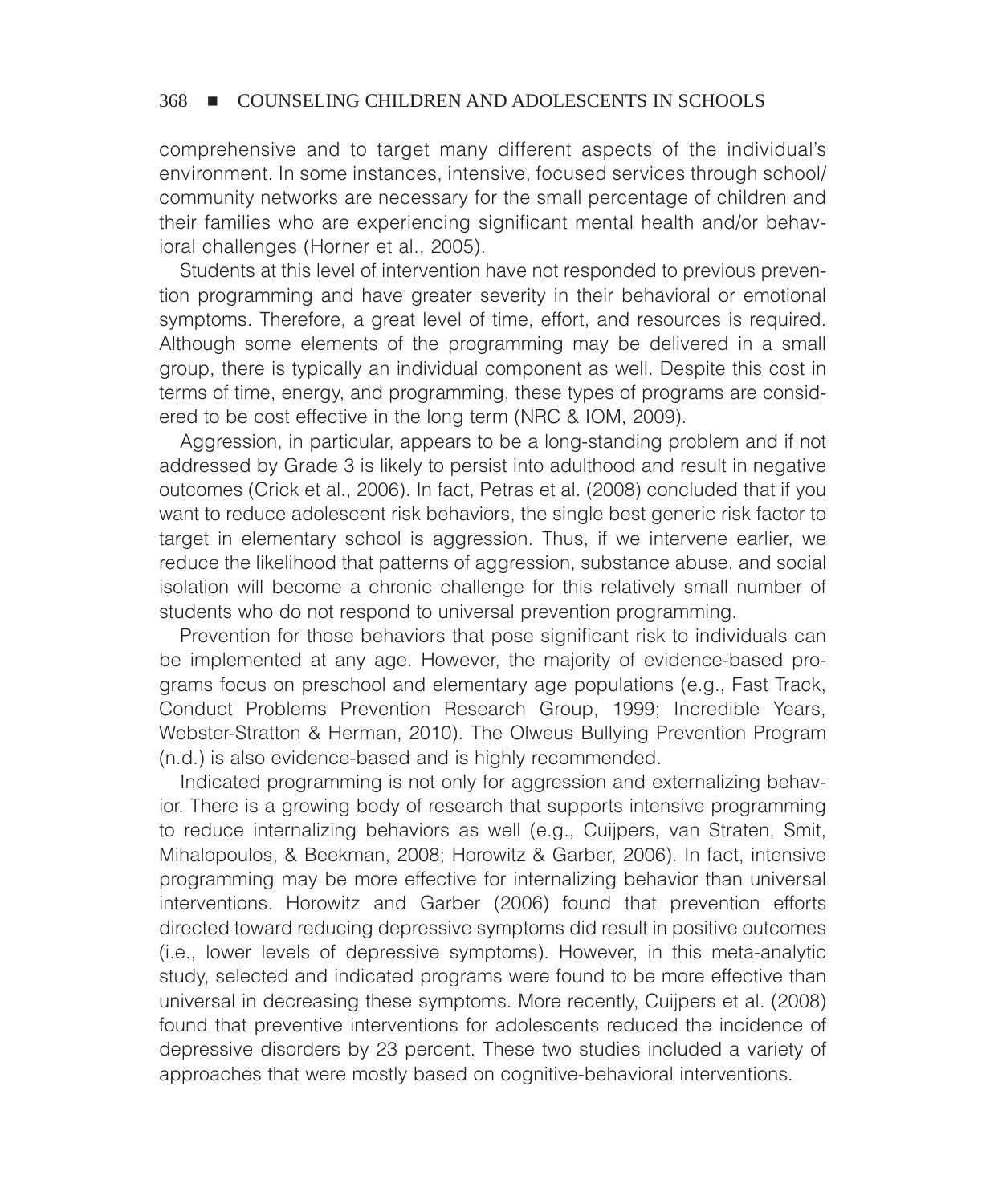At the greatest level of need, some students and their families may require expanded services through community agencies. Two promising models are a *system of care* philosophy (Stroul & Friedman, 1996) and, as a part of this model, the development of a wraparound team process (Eber, Sugai, Smith, & Scott, 2002). A system-of-care model emphasizes the development of a range of services to comprehensively address the needs of a student client and his or her family. To accomplish this goal, partnerships with parents and a variety of community service agencies (e.g., social services, community mental health, juvenile justice) must be established. Through this model, children and families receive individualized, comprehensive, and culturally competent care that is designed at the local level using the best available research evidence (Stroul & Friedman, 1996). A wraparound team assists families in building natural community supports to meet their needs. Both a system of care and wraparound model allow for more effective communication between all stakeholders around the needs of the child and family and ensure that duplication of services is avoided and gaps are addressed. School-based professional helpers can be active participants in the wraparound team and system of care.

## **ELEMENTS OF A SCHOOL-BASED CONTINUUM OF CARE**

In addition to the depth provided through tiered levels of services, school-based professional helpers want to create a model that reflects best practices and meets the needs of the broadest range of children. From this perspective, this type of model would (a) help school personnel build positive, schoolwide behavioral supports that provide a sound foundation of high expectations, positive peer relationships, and a reinforcing school climate; (b) provide an increased number of evidence-based services to children through individual and group counseling, consultation, and other modalities; (c) build capacity through collaboration and interdisciplinary professional development opportunities; and (d) strengthen relationships with families and community agencies to address the needs of children, including those with the most severe mental health needs.

#### **Positive Schoolwide Social, Emotional, and Behavioral Programs**

One avenue that holds promise for meeting this difficult goal incorporates a systemic, preventive approach while providing resources to address a broad range of mental health needs. Nastasi (2004) has advocated for a public health model to provide school mental health services to children and adolescents.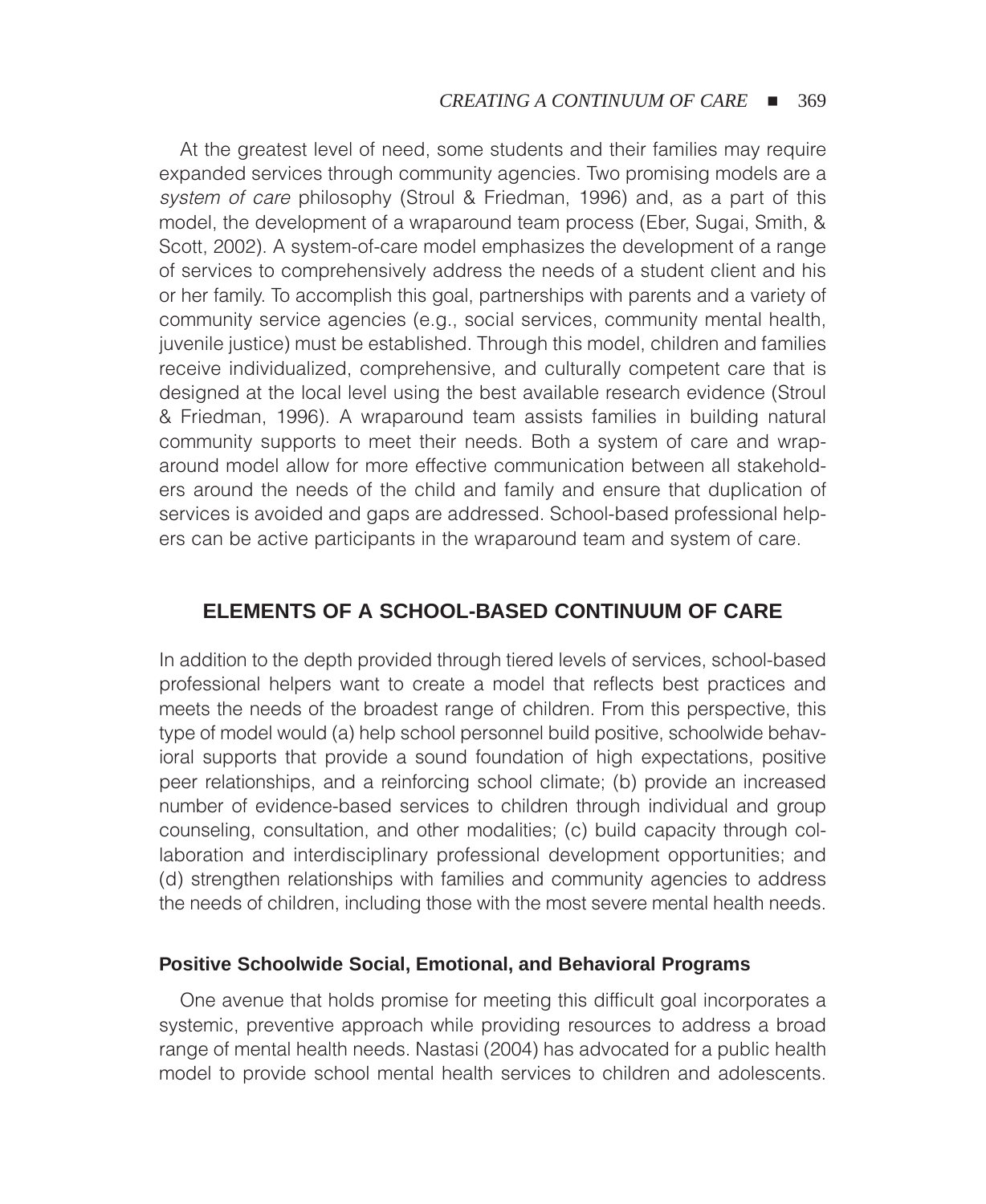The public health model endorses a continuum of services available to meet the broadest needs, with an emphasis on prevention. Doll and Cummings (2008) promoted a similar model that focuses on school environments and broad population-based services rather than on individuals. These ideals are consistent with the *ASCA National Model* (2005) and the *NASP Model for Comprehensive Services* (2010b) in that the majority of your services are directed toward the greatest number of students through guidance and systems interventions.

In our conceptualization of a continuum of care, one end of the continuum would feature schoolwide prevention programs that create a positive educational climate focused on learning. As Greenberg et al. (2003) noted, "welldesigned, well-implemented school-based prevention programs can have a positive influence on a diverse array of social, health and academic outcomes" (p. 472). We conceptualize this seamless set of services that is able to promote student wellness and address student needs as a "continuum of care." Ideally, this continuum is woven into the fabric of the school to promote positive school environments, expand partnerships, implement prevention programs, and improve school-based mental health care for all children. Systemic approaches to change are effective but represent a long-term approach that is sometimes difficult to carry out in a school.

As we discussed in the previous section, many school districts have already incorporated prevention programming through the implementation of schoolwide positive behavioral supports (SWPBS; Sailor et al., 2009) and response to intervention (RTI; Brown-Chidsey & Steege, 2005). These approaches provide frameworks that emphasize prevention and universal programming to address the needs of the greatest number of students. These models are also considered to be tiered because they provide for a greater intensity of services based on student needs. We encourage new school-based professionals to plan their services to emphasize prevention programs delivered at the universal level to meet the greatest number of student needs.

#### **Increased Access to Evidence-Based Services**

School-based professional helpers must not only provide services to the greatest number of students, we must also ensure that those services are likely to have the desired outcome. All aspects of our services should reflect processes (e.g., consultation, intervention) that are supported by research. The term *evidence-based practice* refers to programs or interventions that are based on sound scientific knowledge and that have been demonstrated to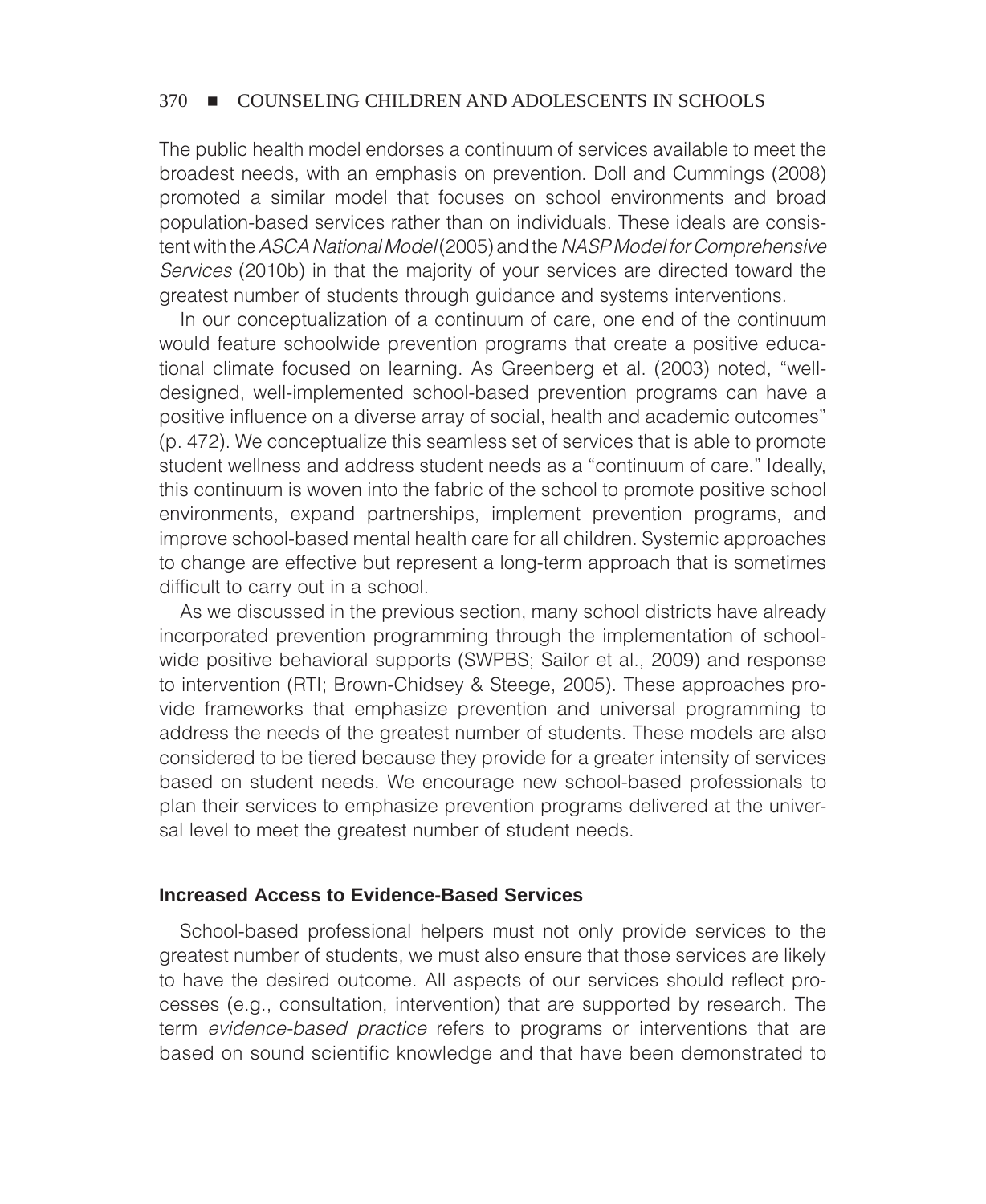be effective through rigorous research (Hoagwood, Burns, & Weisz, 2002). By indicating that an approach is an evidence-based practice, we are saying that it has robust, empirical evidence to support its use with a particular issue or population. Unfortunately, there are many gaps in our knowledge about what works with which population and in what setting.

Because of the clinical nature of research, it is often difficult to adapt some of these approaches to "real world" settings. Further, the dynamic nature of schools and the limited availability of resources (e.g., time, expertise) make precise delivery of these interventions challenging. School personnel do not tend to select programs that have been appropriately evaluated or that have been shown to produce the desired outcomes (Ennett et al., 2003). The end result has been that it is difficult to integrate evidence-based practices (EBPs) into schools (Hoagwood & Johnson, 2003). In fact, Zins, Weissberg, Wang, and Walberg (2004) reported that although a typical school-based professional will deliver an average of 14 separate programs that address social-emotional issues, most will not be evidence-based.

As training programs, professional organizations, and professional literature continue to focus on evidence-based practices, it is likely that we will continue to see a shift toward more of this type of programming integrated into educational settings. No doubt your generation of school counselors and school psychologists will become leaders in the integration of evidence-based prevention and intervention programming in school settings.

## **BUILDING CAPACITY THROUGH COLLABORATION**

Capacity building refers to efforts that are "designed to enhance and coordinate human, technical, financial, and other organizational resources directed toward quality implementation of evidence-based, competence-building interventions" (Spoth, Greenberg, Bierman, & Redmond, 2004, p. 32). Long-term prevention and intervention programs rely on systems that are able to support and sustain these efforts. The basic elements of capacity building include collaborating in ways that educate and empower others. In order to meet the second part of this goal (i.e., educating and empowering others), ongoing professional development is an important element to enhancing the skill and knowledge of your team members, including families. Many of these components of capacity building are already part of your role as a school-based professional helper.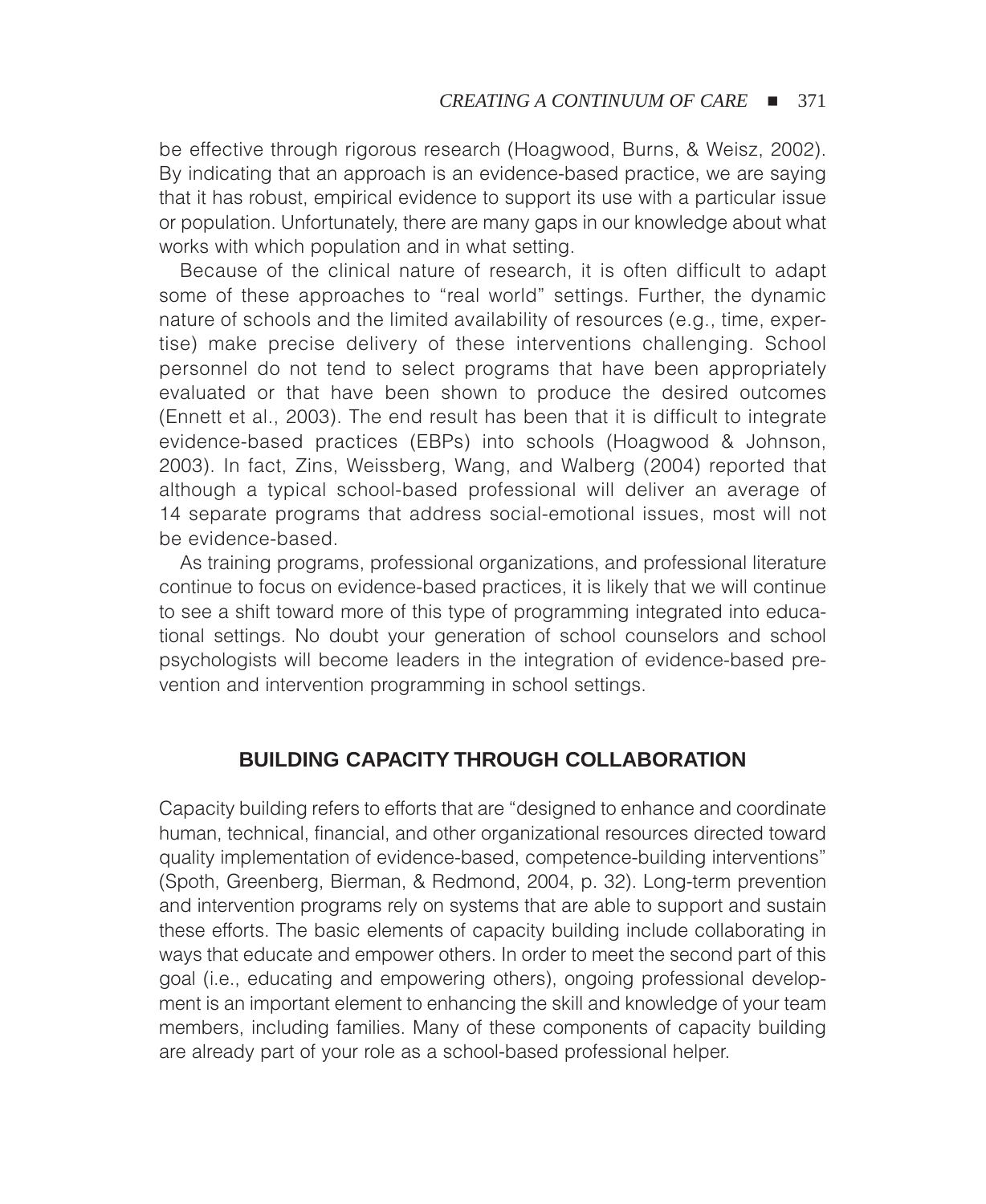#### **Collaborative Teaming for Education and Empowerment**

One of the first steps in creating a systemic approach is to join or help build a team with a group of individuals at your school and in the community who are interested in working toward the same goal. As discussed in the previous chapter, working with others helps to increase the level of services that you can provide. Students' needs may be most expediently addressed when schoolbased professional helpers and representatives of other mental health professions (e.g., school social workers, community mental health practitioners) collaborate to meet the social, emotional, behavioral, and academic needs of all students (Adelman & Taylor, 2006).

School-based professional helpers have effective communication skills that allow them to work with individuals from a variety of backgrounds. Consultation and counseling skills can be put to good use when facilitating working groups in which individuals with differing perspectives must come together to develop a plan. By implementing the steps of a problem-solving process, professional helpers can identify needs, help establish goals, and decide on a potential plan to meet these goals. We recommend a collaborative teaming model that includes teachers, administrators, families, and other school-based professional helpers.

#### **Ongoing, Interdisciplinary Professional Development**

To facilitate systemic change, training of caregivers, service providers, and those individuals who can make a difference is a necessary component. Parents, classroom teachers, and community members (e.g., religious leaders, afterschool program leaders, athletic coaches) represent significant influences in a child's life, and mental health professionals can share their expertise with these individuals to help them more effectively communicate with children, create healthy environments, and identify children who are in need of additional mental health services.

Your professional development activities may be designed to match the levels of prevention activities (e.g., primary, secondary, tertiary). That is, consider what preparation all stakeholders need in order to create an appropriate context for the implementation of a program. If you are working to implement whole school reform, what information or skills are needed in order to increase the chances that your efforts will be successful? For example, if your school team has decided that a SWPBS approach would decrease the levels of aggression among students, there are certain steps that your group might take in order to prepare the school and community members for implementation of such a program.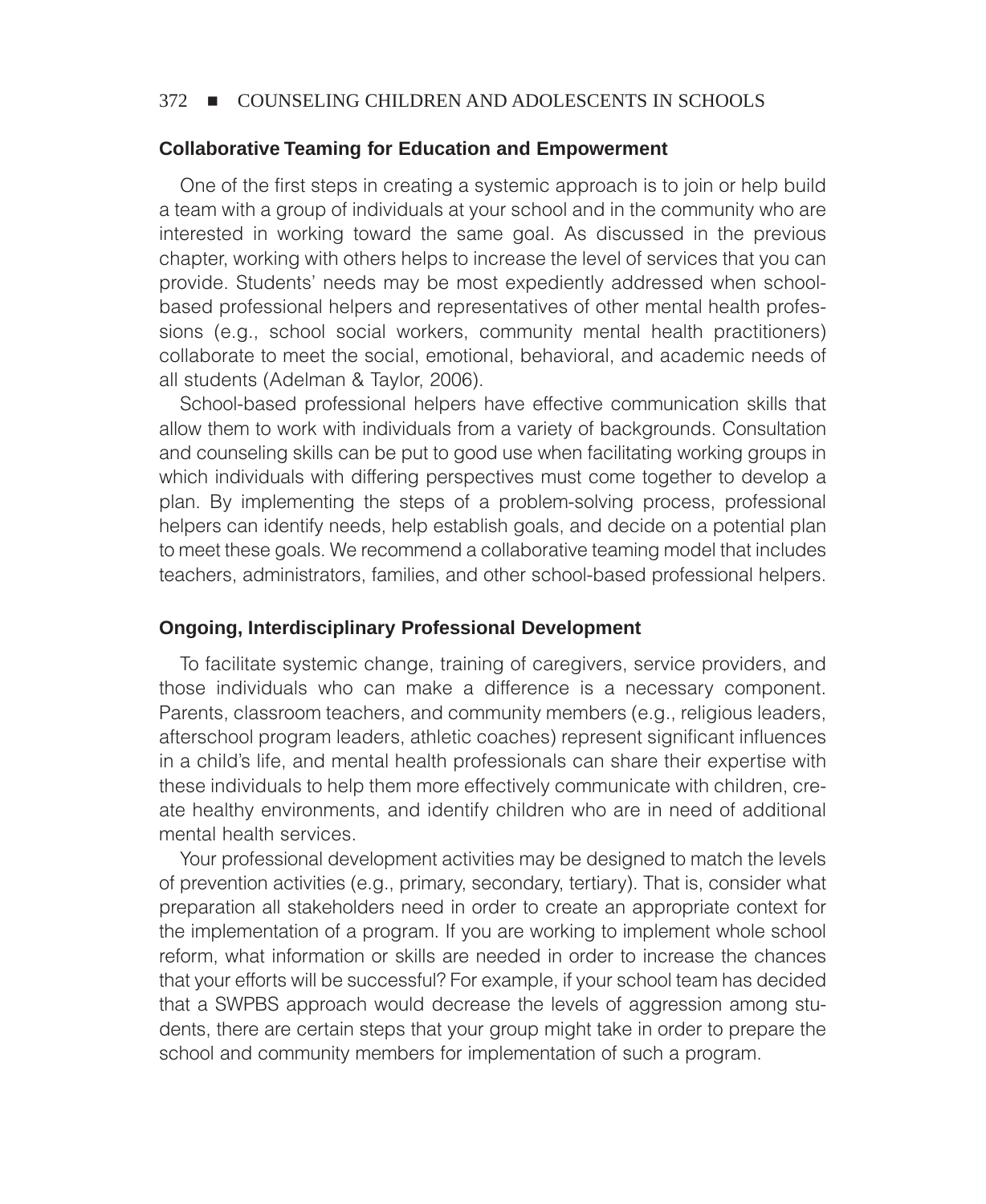The initial goal for your professional development will be to help make others aware of the issue and the importance of taking action. Next, you will want to help all school staff and families understand the program and the types of changes that are required. Once the program is officially implemented in the school, the trainings may become more focused. For example, you might collaborate with teachers at different grade levels to adapt aspects of the programming to meet the developmental needs of students. Another aspect of your work might be training other school staff (e.g., bus driver, custodian, office administration, lunch room staff) to help them understand how to implement aspects of the program within their own contexts. At the narrowest level, you may "troubleshoot" to address the needs of individuals who are reluctant or struggling to implement the program or doing so in a manner that is contrary to your efforts.

At the secondary level of prevention, it is important for school staff to learn more about how to meet the needs of students who are struggling. As a part of the professional development in this area, the school-based helper could provide information on identifying children who are at risk or who are experiencing mental health problems. Another potential training would be directed toward developing positive behavioral support plans for individual children who need additional supports in order to function in the school environment.

At the tertiary prevention level, professional development opportunities should extend to community mental health providers to help establish interagency teams and extend our collaborative relationships with community resources. Through these partnerships, you can help teachers and administrators develop a greater level of awareness of resources for families.

#### **Strengthen Relationships With Families and Community Agencies**

Communities play an important role in the development of youth. They can be vital, supportive environments or unsafe targets for violence and aggression. It is important for school-based professionals to help build safe and healthy school environments and develop close, collaborative relationships with resources in the community in order to best meet the needs of students and their families. (See Chapter 14 for more information on school-community collaboration.)

We can no longer afford to have separate programs within schools and communities that are structurally and philosophically independent. Instead, we should direct our efforts toward developing seamless supports that identify and support the academic, social, and emotional needs of children.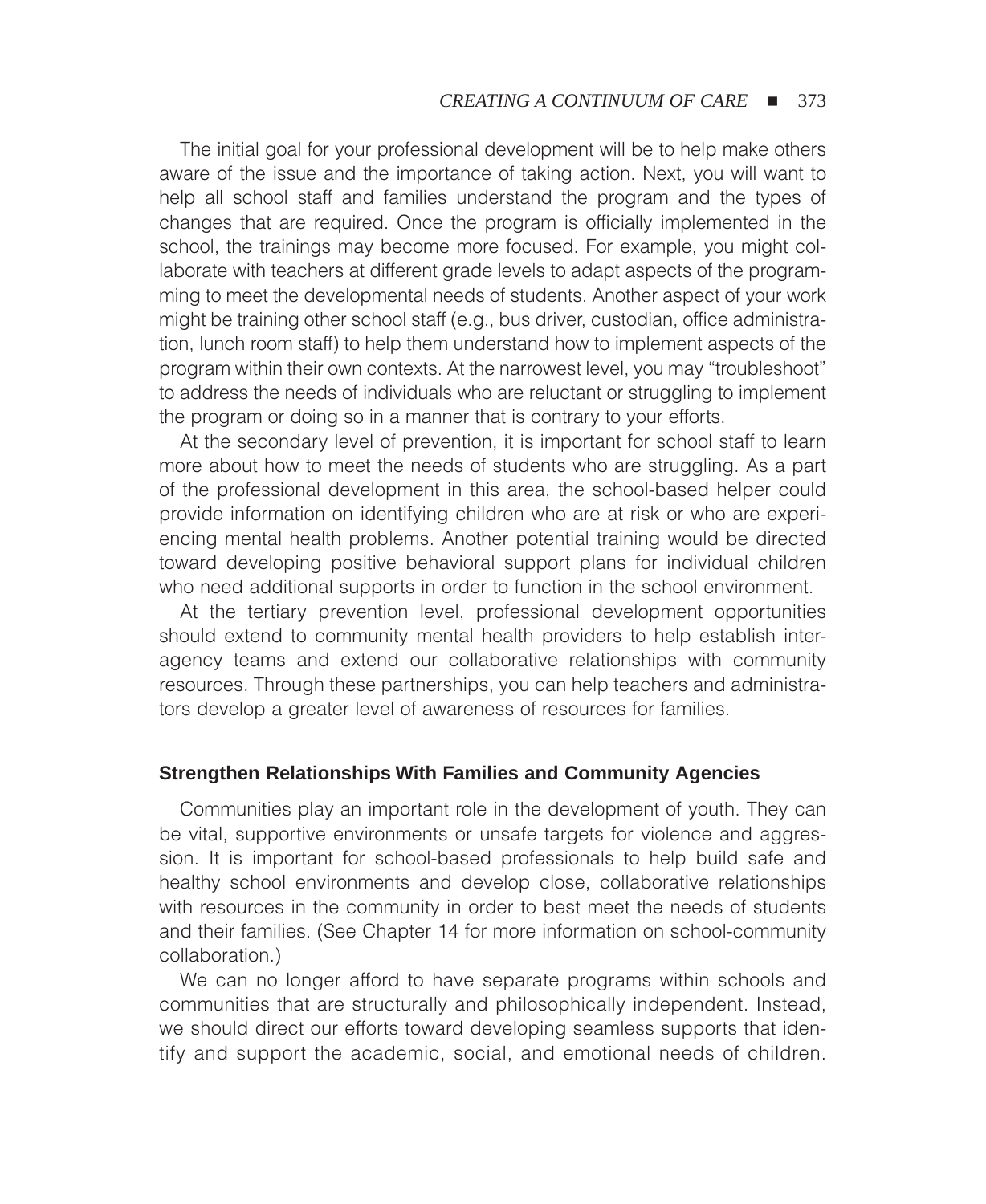Professionals and representatives from community agencies can work together to achieve the goals of the project and to develop a better understanding of how to align their efforts.

## **CONDUCTING A NEEDS ASSESSMENT**

The tasks described in this chapter may seem daunting. One of the most common concerns is, "Where do I begin?" If you are in a school that has a number of concerns such as low academic achievement, poor attendance rates, identified behavioral challenges, and low teacher morale, it may be difficult to identify any one area to target. Everything may seem equally important to address. In other schools, there may be one clear area of concern (e.g., bullying), but you need more information to understand why it is occurring and what types of strategies might be most effective in addressing the identified concern.

A useful framework to guide your efforts to identify the needs of your school is one that focuses on existing risks and protective factors. What risk and protective factors are associated with this specific area of concern? Which ones can be modified? As you identify a specific area of focus (e.g., school dropout), you will also be able to determine those factors that might be contributing to this issue (e.g., low school engagement, below-average academic performance). Further, consider the factors that help make students resilient to negative outcomes. In the case of school dropout, having peers who are engaged in school and a close relationship with a teacher or other adult in the school helps students to stay academically engaged.

Your interventions are designed to target the related risk and protective factors. That is, your program would be designed to strengthen the protective factors and reduce the risks. Issues such as bullying and victimization, academic under-

In addition to the formal measures mentioned shortly, selfcreated questionnaires can also be helpful for gathering important information regarding your school's specific needs.

achievement and failure, poor peer relationships, violence, and substance use are all risk factors that are associated with disorganized and unsafe neighborhoods and schools (NRC & IOM, 2009). If you are working in a school or community where these problems are prevalent, there is much that you can do in your school setting, working together with community supports, to ameliorate the occurrence and the negative effects of these risk factors.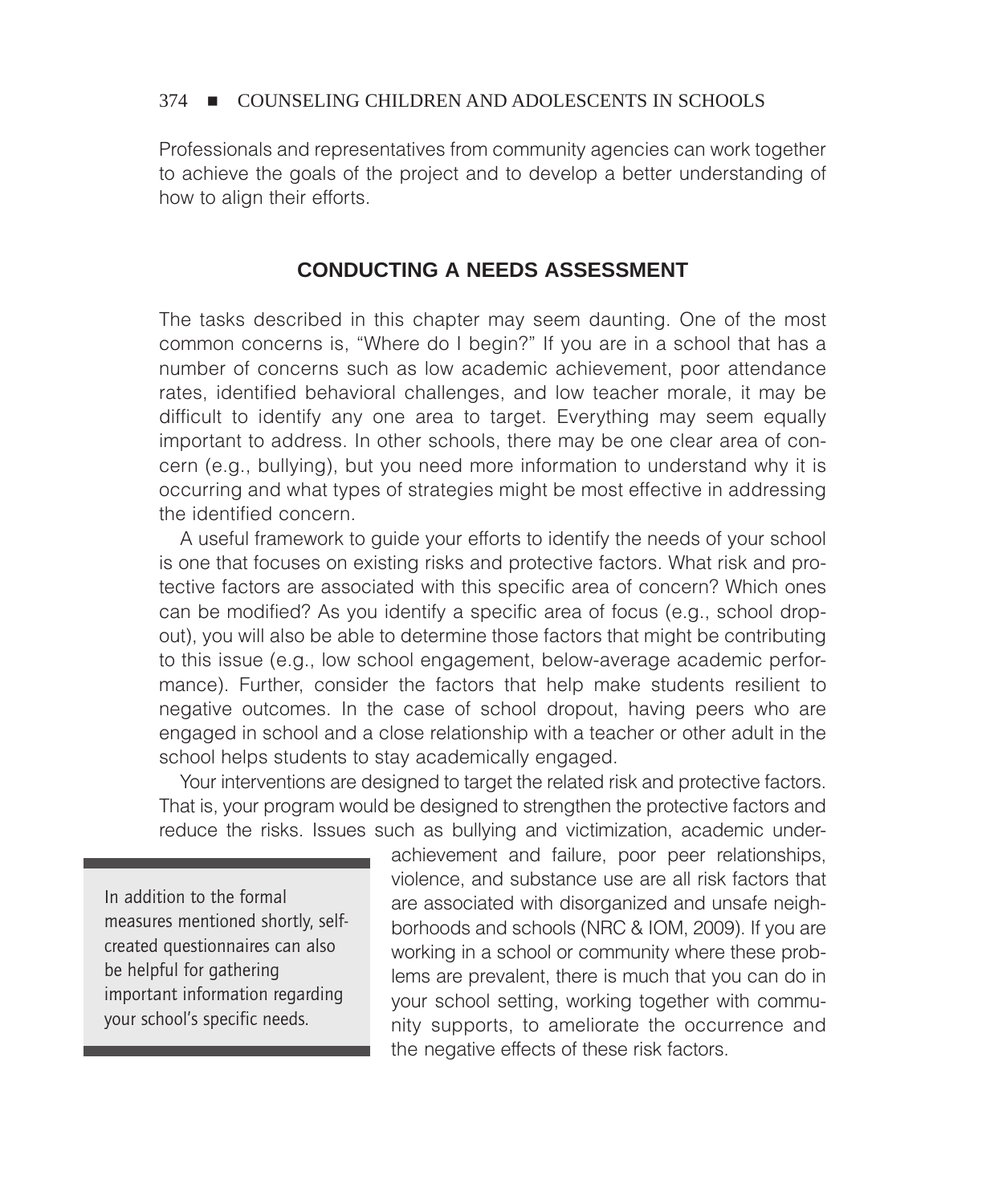Fortunately, many organizations have already carried out the work of identifying risk and protective factors associated with some of the most common negative outcomes in youth (e.g., school dropout, teen pregnancy, violence). For example, the Substance Abuse and Mental Health Services Administration (SAMHSA) has developed a survey, a prevention manual, and a community leaders' guide that can help communities identify a broad range of risk and protective factors in their youth and implement effective programs to address concerns. The *Communities that Care Youth Survey* can be administered in 50 minutes to sixth- through twelfth-grade students and used to help identify youth who might benefit from more targeted interventions. Additionally, there is an accompanying prevention guidebook that provides information on over 50 programs that have evidence to support their use with students from different developmental levels, to address specific risk and protective factors, in different domains (e.g., individual, family, school, community) and at different levels (e.g., universal, selective, indicated). All resources associated with the *Communities that Care* program (e.g., survey, prevention guide, leader's manual) are available for free at the website provided in Table 15.1.

An alternative, offered through the Centers for Disease Control, is the *School Health Index: A Self-Assessment and Planning Guide.* This simple self-assessment tool consists of eight modules that cover topics such as nutrition, school safety, physical activity, health services, health promotion, counseling, psychological and social services, and family involvement. The self-assessment is completed by a group of school stakeholders such as the principal, nurse, school counselor and/or school psychologists, as well as parents and community representatives (e.g., health department, community mental health, American Cancer Society representative). After responding to the series of discussion questions for each module, the group completes an overall scorecard for the school, chooses their top five priorities for action, and then uses the materials provided on the website or from other sources to begin addressing their goal areas.

The Collaborative for Academic, Social, and Emotional Learning (CASEL) also lists a number of needs and outcome assessments. These instruments vary in the range of behaviors that they assess. Most are focused on a broad range of health behaviors (e.g., *California Healthy Kids Survey*, Youth Risk Behavior Surveillance System [YRBSS]). However, if your team was interested in measuring a very specific type of outcome, the Child Trends Youth Development Outcomes website is an excellent source for these focused measures. On this site, a list of possible outcomes that you might be interested in measuring (e.g.,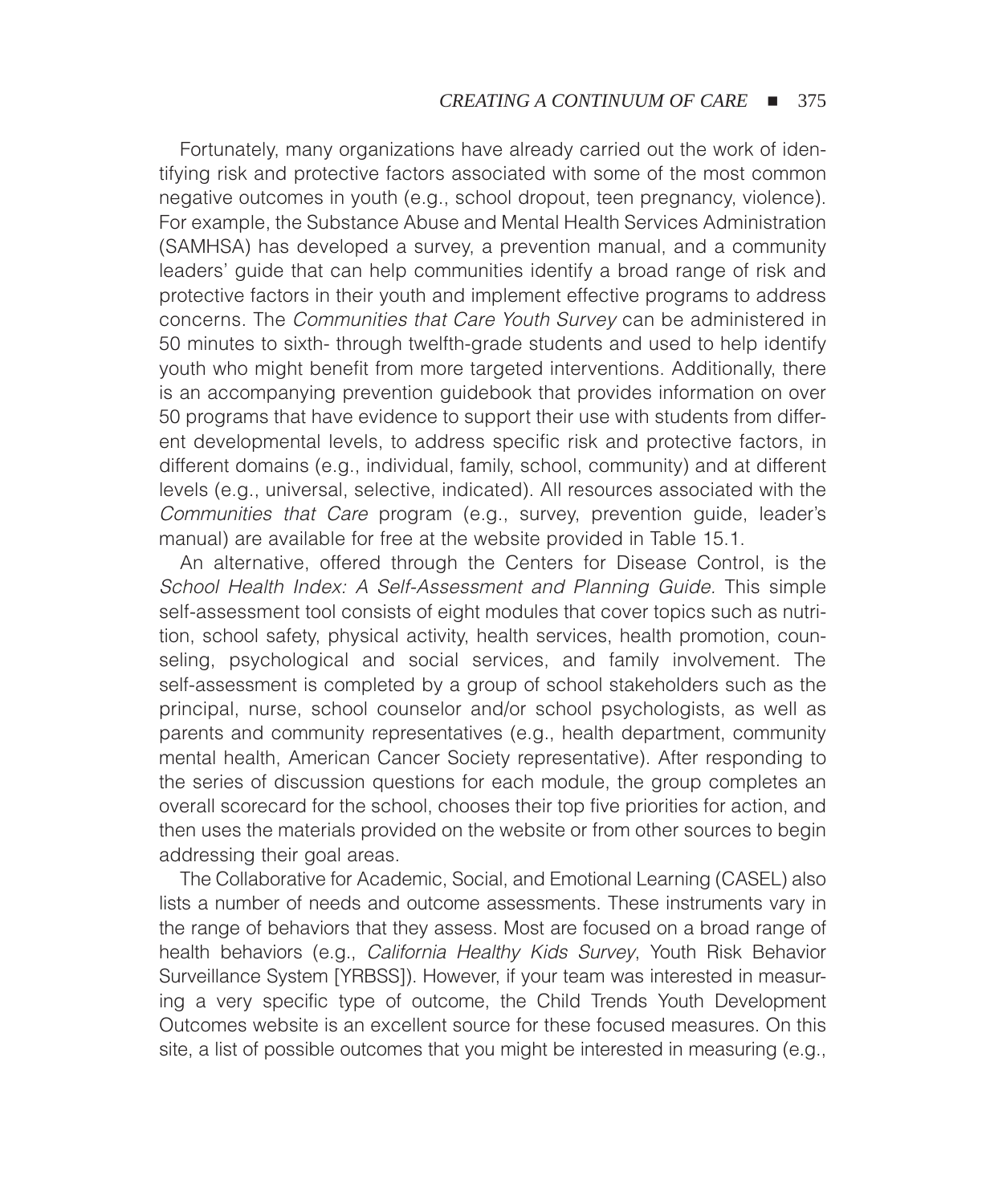parent-child relationship, mental health, school engagement) are provided. By familiarizing yourself with these websites, you can quickly access existing assessments that can help you and your team gather important information about potential problem areas as well as the types of risk and protective factors that are unique to your setting and your student population.

School-based professionals may be able to access important information about the youth in their community through the county health department. The Centers for Disease Control (CDC) has developed a youth risk survey (YRBSS) that is used to monitor the degree to which youth are engaging in specific behaviors that are associated with health risks. Questions regarding seat belt and helmet use; exercise; use of sun protection; tobacco, alcohol, and illicit substance use; engaging in sex; and perceived safety and aggression (e.g., fighting, carrying a weapon) are all part of this survey. The information is used for a variety of purposes, but the current focus for the CDC is to monitor the degree to which the United States is meeting its goals for the *Healthy People 2010* initiative. Individual states and counties have used the data for such

| Program                                                                                | <b>Resources and URL</b>                                                                                          |  |  |
|----------------------------------------------------------------------------------------|-------------------------------------------------------------------------------------------------------------------|--|--|
| <b>Communities That Care</b>                                                           | Survey, Prevention Guide, Leader's Manual                                                                         |  |  |
|                                                                                        | http://ncadi.samhsa.gov/features/ctc/resources<br>.aspx                                                           |  |  |
| Centers for Disease Control<br>School Health Index: A Self-<br>Assessment and Planning | Self-assessment, Modules covering many health<br>behaviors, Meeting agendas, Ideas for team<br>members            |  |  |
| Guide                                                                                  | https://apps.nccd.cdc.gov/SHI/Default.aspx                                                                        |  |  |
| Collaborative for Academic,<br>Social, and Emotional<br>Learning (CASEL)               | Broad-Based Needs and Outcomes Assessments<br>http://www.casel.org/                                               |  |  |
| Child Trends Youth<br>Development Outcomes                                             | Focused Needs and Outcomes Assessments<br>http://www.childtrends.org/what_works/clarkwww/<br>compendium_intro.asp |  |  |
| Centers for Disease Control,<br>Youth Risk Behavior<br>Surveillance System             | Surveys, Fact Sheets, Data<br>http://www.cdc.gov/HealthyYouth/yrbs/index.htm                                      |  |  |

|  |  | <b>Table 15.1</b> Websites of Needs Assessment Instruments |  |  |  |
|--|--|------------------------------------------------------------|--|--|--|
|--|--|------------------------------------------------------------|--|--|--|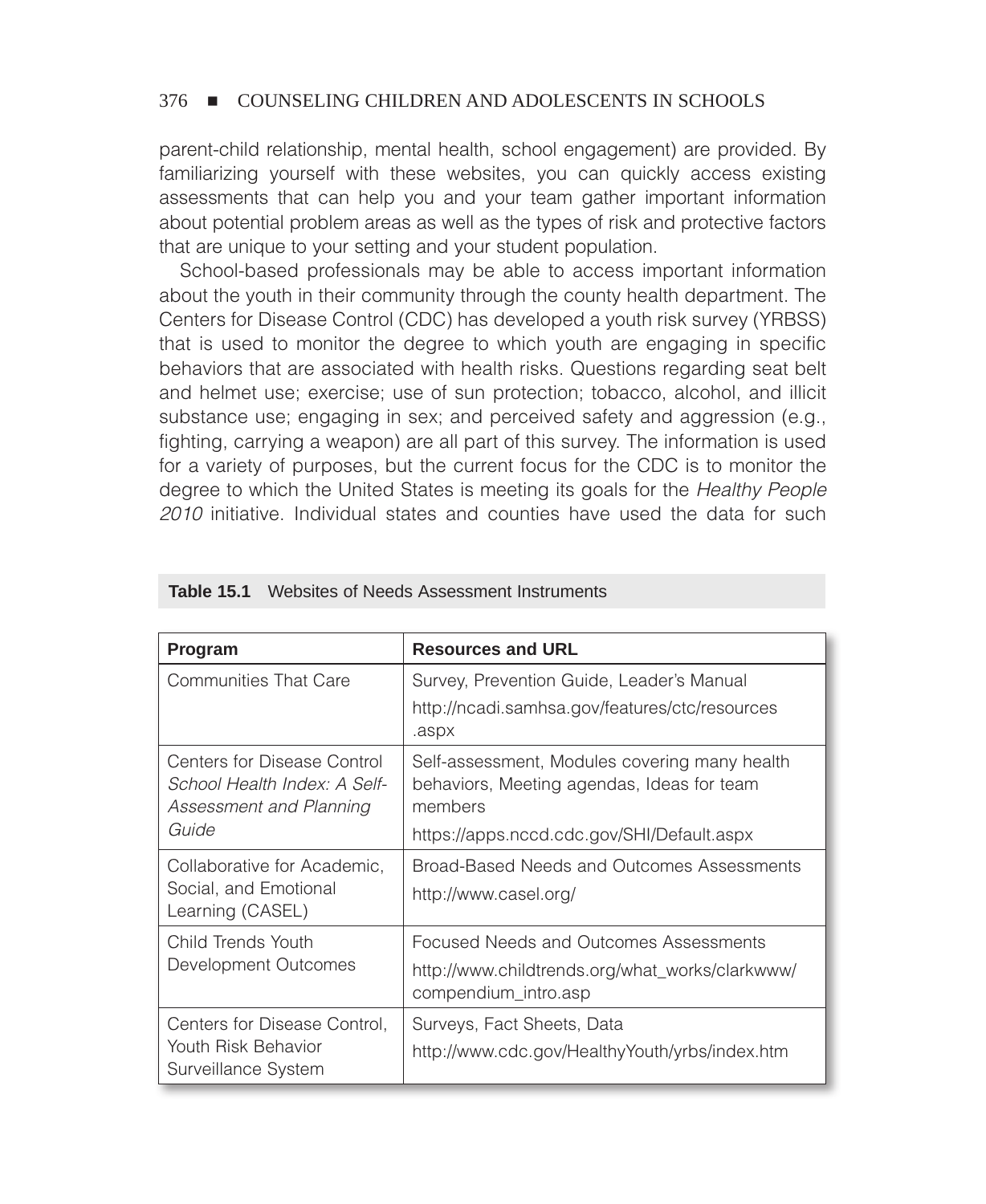purposes as developing a health curriculum and programming within educational settings or using the information to support community-based programs to increase physical activity (Centers for Disease Control and Prevention, 2010). If your state or county uses these types of surveys, it may be relatively simple to access the data for your community in order to develop a better understanding of the kinds of risk and protective factors that are present among youth in your community.

## **APPLYING A CONTINUUM OF CARE**

We return to Marley Elementary School introduced earlier (Section IV Introduction) to provide an example of what happens when we address the needs of the system. We realize we have skipped over a number of steps and details in this case. A full step-by-step description is beyond the scope of this text. However, we hope that this illustration demonstrates the importance of continually expanding your efforts by working with others to create positive systemic change.

## Case Illustration

Marley Elementary School is located in a neighborhood with high unemployment and unsafe conditions. The school has been identified as not meeting academic goals, and as a result, there is low morale among the staff. The students as well seem to have given up on themselves and were disengaged in the classroom. As a member of the school leadership team, you have decided to approach this situation from a systemic perspective.

The one overarching goal for the school leadership team is to improve student achievement outcomes. There are several ways to support improved academic outcomes including the use of evidence-based programming and communication of high expectations. However, academic interventions may not address all of the concerns. Clearly, a number of students are engaging in challenging behaviors that are interfering with their own and others' learning. Therefore, your team also has to consider a broad behavioral intervention that will help students demonstrate more appropriate learning and social behaviors. Your team recognizes that you cannot accomplish these goals on your own and decides to invite parents, local business owners, and other community leaders to a planning meeting.

*(Continued)*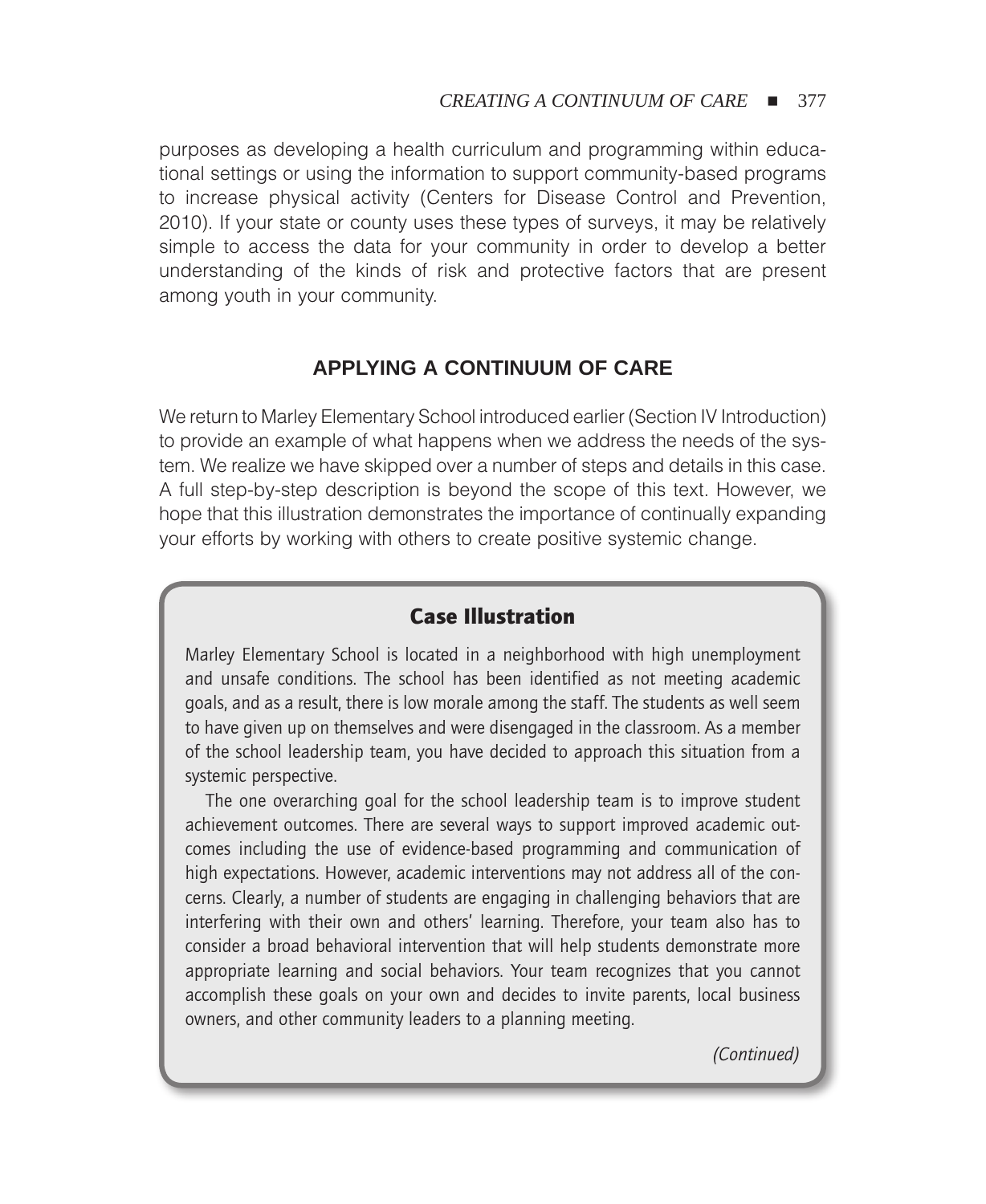#### (Continued)

You develop a working team that selects the goals of improved student behavior and increased academic achievement. As a school-based professional, you decide to work with the team that will focus on improved student behavior because you believe your expertise is best suited to this group. In your role as a group member, you help research potential programs, assist in developing a needs assessment around student behavior and safety, and help facilitate the meetings.

After reviewing various programs and discussing the advantages and disadvantages of each, your team decides to implement a schoolwide behavior support program. Because you have invited diverse members to your team, you are able to obtain broad support for your efforts. The parents on the team help you to design communication that will inform other parents. Community business members agree to help provide incentives to reinforce positive student performance. You know it is going to be a lot of work, but for the first time in a long time, you sense a renewed, positive energy in the halls of Marley Elementary.

## **CONCLUSION**

School-based prevention programs that are directly linked to the central mission of the school and are aligned with goals to which school personnel are accountable are more likely to be successful (Greenberg et al., 2003). Creating sustainable, systemic change is not an easy task and requires a great deal of time and training. When stakeholders share a common vision, feel empowered, and have support, systemic change will occur.

It is not expected that you will accomplish this type of change in your first year, nor that you will do it alone. Instead, we encourage you to use your current skills to build the foundational structures. As you begin your journey, we encourage you to see yourself as a part of this continuum of care. In your efforts, we challenge you to become a leader and a change agent. Through systemic interventions, collaborative approaches, and the use of evidence-based practices, we can have the most positive impact on the greatest number of students.

## **Activities**

1. Working in a group, create a list of local service providers and/or other services in your community that specialize in services to children and adolescents. Costs? Pro bono? Specializations? Languages? What gaps do you see?